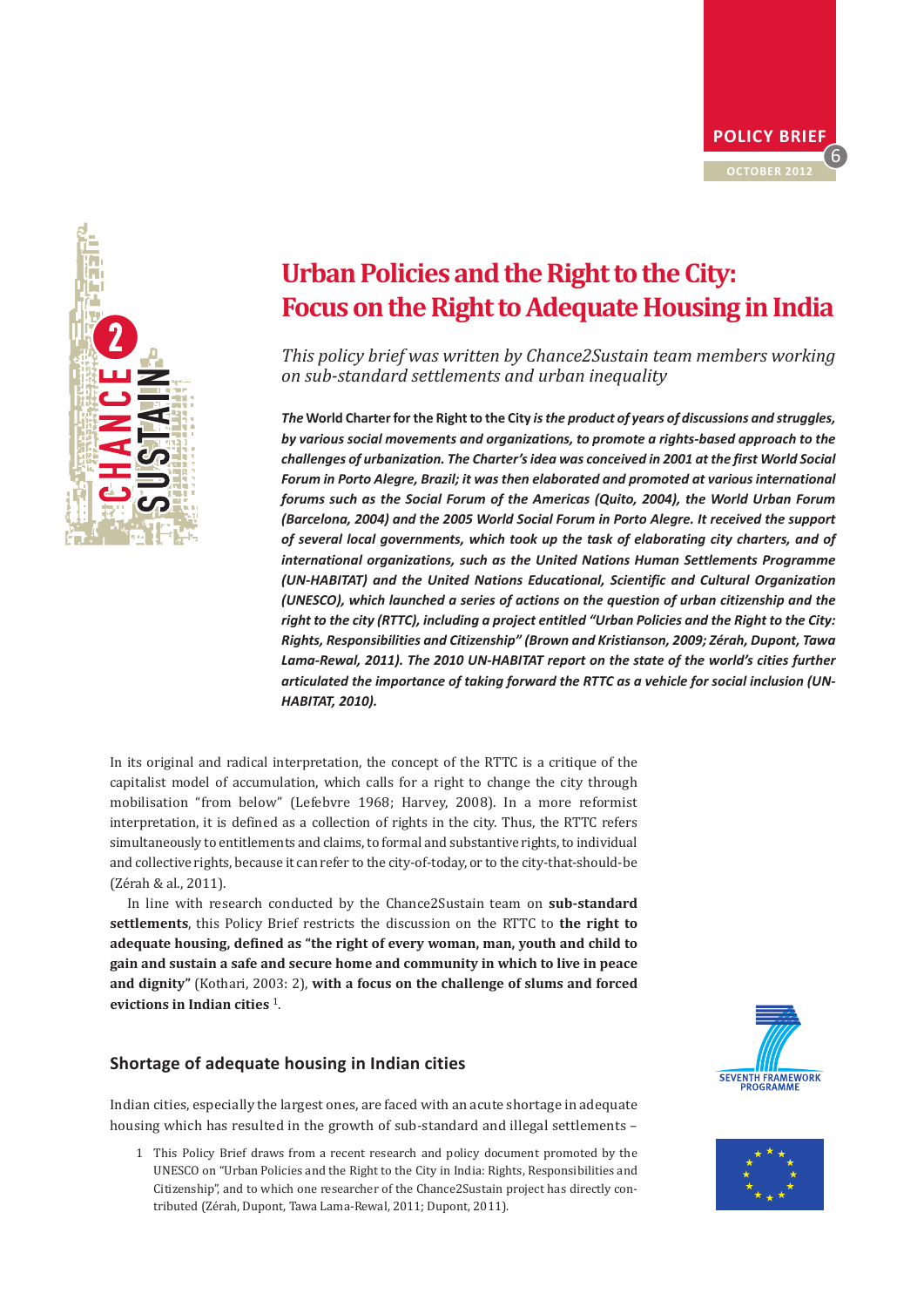designated in policy documents as slums or squatter settlements– whose residents accounted for 26% to 55% of the urban population at the beginning of the millennium (depending on the definition of 'slum'). The development of large-scale infrastructure projects and the restructuring of urban space have entailed many demolitions of these poor settlements, as well as forced evictions.

#### **Policy shift: the new strategy for "Slum-Free City Planning"**

Since the late 1980s, urban and housing policies in India, including national programmes such as the Rajiv Awas Yojana (*Slum-Free Cities Planning*) evidence a major shift in the role of the state, from being a provider of housing and amenities to being an enabler, through the promotion of public-private partnerships, the reliance on market mechanisms and the use of land as a resource. Regarding slums, the main ad hoc strategies implemented till date comprised: provision of basic services as part of larger poverty alleviation programmes; resettlement on alternative sites, with housing or merely site-and-service programmes; and in-situ rehabilitation. However these schemes concerned only a section of the slum dwellers, whereas many others were evicted without any compensation; thus they addressed only the symptoms of housing poverty without touching the roots of the problem. The central approach of the new strategy for *Slum-Free City Planning*, initiated in 2010, is to redress the shortage of urban land, amenities and shelter that lead to the creation of slums. Its plan of action comprises two parts: the upgrading or resettlement of existing slums along with property rights; and actions to prevent the emergence of new slums, including reservation of land and housing for the urban poor. This "new deal for the urban poor" (Mathur, 2009) proposes a more comprehensive approach than the previous strategies, and further advocates strong community involvement, but the way in which it would be implemented, beyond its 'good' intentions, remains to be followed up. Although rental housing is envisaged, the focus on home ownership and its financial modalities raise concerns: the contribution and regular monthly instalments to pay back housing loans, which are expected from the slum families, put forward the issue of access to credit for the poor and may eventually result in excluding the poorest from the programmes, with a capture of the housing schemes by higher income groups.

There is a consensus to recognize that, till date, the poorest sections of the population gained very few benefits from the urban strategy implemented since the 1990s. There are however diverging views regarding the more appropriate way to overcome the housing shortage and the slum challenge. A key issue is the role conferred to the market, and the pros and cons of slum upgrading.

### **Cumulative impoverishment generated by forced evictions**

Under the Constitution of India, the right to shelter is recognised as a fundamental right, which springs from the right to residence and the right to life; and until the 1990s the courts often passed stay orders that prevented forced evictions of slum dwellers. Reversing a span of progressive judgments, the Supreme Court and High courts have later passed a number of 'anti-squatters' sentences. Yet, the effects of forced displacement that accompany slum clearance raise serious concerns and questions that should not be ignored.

The lack of tenure security in most slums<sup>2</sup> entails a risk of eviction leading to inadequate resettlement or homelessness and further impoverishment, along with chain deprivations and losses of rights, particularly for those who are excluded from

<sup>2</sup> Although this issue is addressed under the Rajiv Awas Yojana programme, the implementation of the programme is too recent to allow an impact assessment.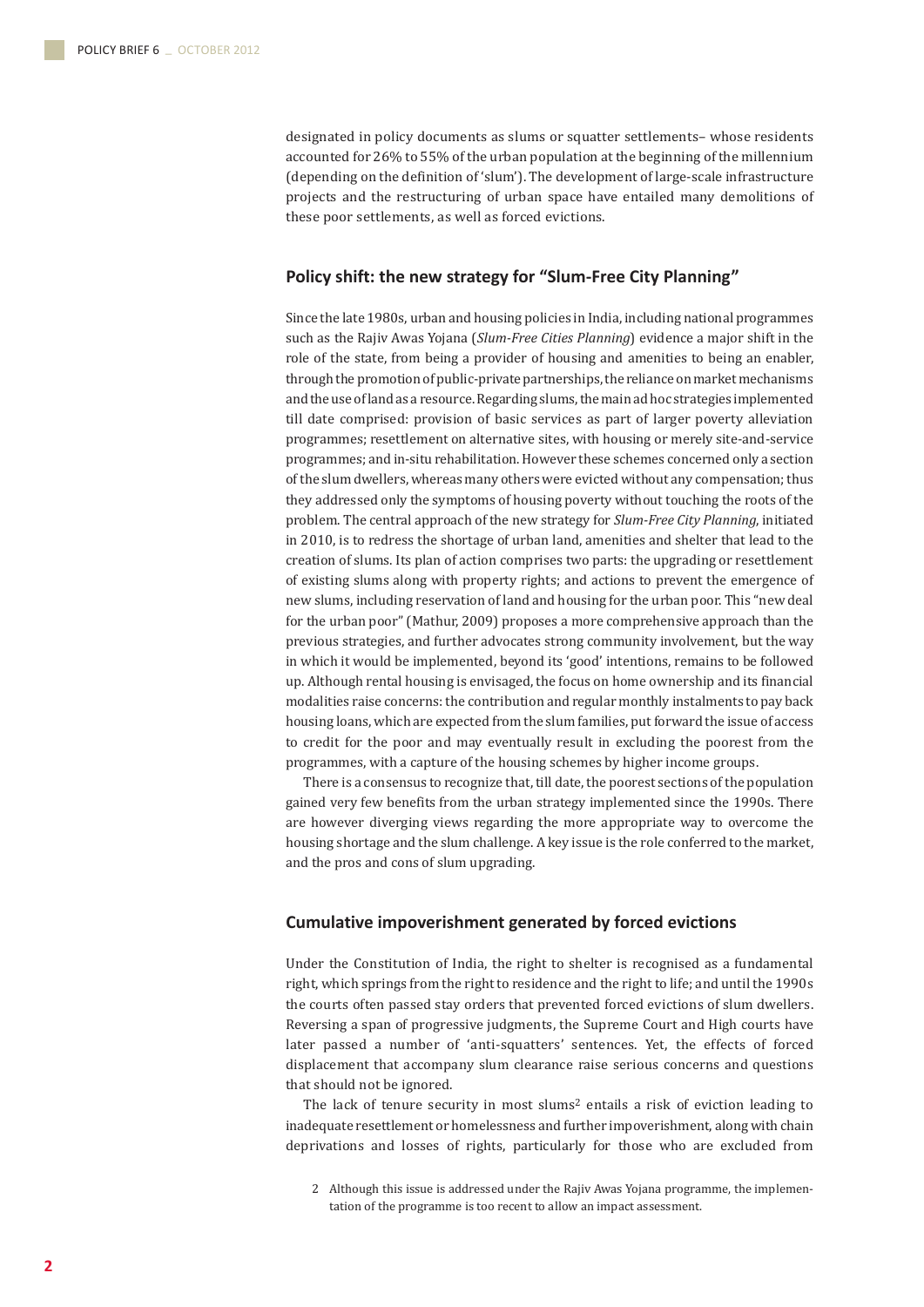rehabilitation and resettlement (R&R) programmes. Although policies may mention inclusiveness in their objectives, they generate new forms of exclusion, especially through eligibility criteria including cut-off dates of arrival in the settlement. In addition, the "Slum-free city" slogan has potential perverse effects, notably the stigmatisation of slum dwellers, as illustrated by abusive practices in relation to slum eviction, such as repeated demolitions without any alternative option provided, without prior notification, and with the use of violence.

R&R programmes may strengthen the right to a secure place to live, but they tend to erode the rights to economic and socio-cultural opportunities. This ensues from a restricted approach that treats housing in isolation, whereas there is a need to integrate it with socio-economic and livelihood issues. Thus, the destruction of squatter settlements without adequate rehabilitation leads to fresh illegal occupation of land, or to the expansion or densification of existing slums.

Unless a truly inclusive and integrated approach is implemented, slum clearance policies will remain limited to being policies for the eradication of the symptoms of housing poverty in the most visible urban spaces, without reducing urban poverty.

#### **Initiatives aiming at a better inclusion of slum dwellers in the city**

Civil society organizations (CSOs), including human rights and housing rights movements, NGOs and community-based organisations, have been active to defend the rights of slum dwellers and the houseless in India, to make their voice heard, help them improve their living conditions and access R&R programmes, with however mitigated results regarding forced evictions. Some experiences of resettlement, especially in Mumbai, underline the realignment of roles between state agencies and CSOs with a critical engagement of the latter in partnerships where the role of the state is that of a "facilitator". But NGOs may lack the necessary strengths and skills to endorse the increased responsibilities transferred to them. The challenge is to scale up some of the good experiences at a level where it can influence policies and thus have a larger impact, while recognising at the same time that a single model and uniform packages are not likely to work.

In the sector of "social enterprises", some initiatives aim at providing a variety of affordable housing options. Yet, while considering the poor as a market, they involve loan instruments and thus create dependency on financial institutions. International funding agencies sometimes provide safeguard mechanisms in monitoring the implementation of R&R of project affected people, such as the World Bank inspection panel. Among interesting government initiatives, the use of the Internet for promoting better access to information, better transparency, and knowledge sharing deserves mention.

#### **Barriers towards an inclusive city and policy recommendations**

Different types of barriers to a better inclusion of slum and pavement dwellers in the city can be identified in the Indian context, some being institutional, and other social and cultural. Other limits comprise: lack of accurate and updated knowledge; conflicting interests and uses of space in the planning of the city between all stakeholders, including divergent interests among the large and heterogeneous populations of slum and pavement dwellers; lack of empowerment and mobilisation of the latter to push their cause; and various deficiencies in the implementation of previous urban poverty alleviation programmes, which on the other hand calls for strong political will.